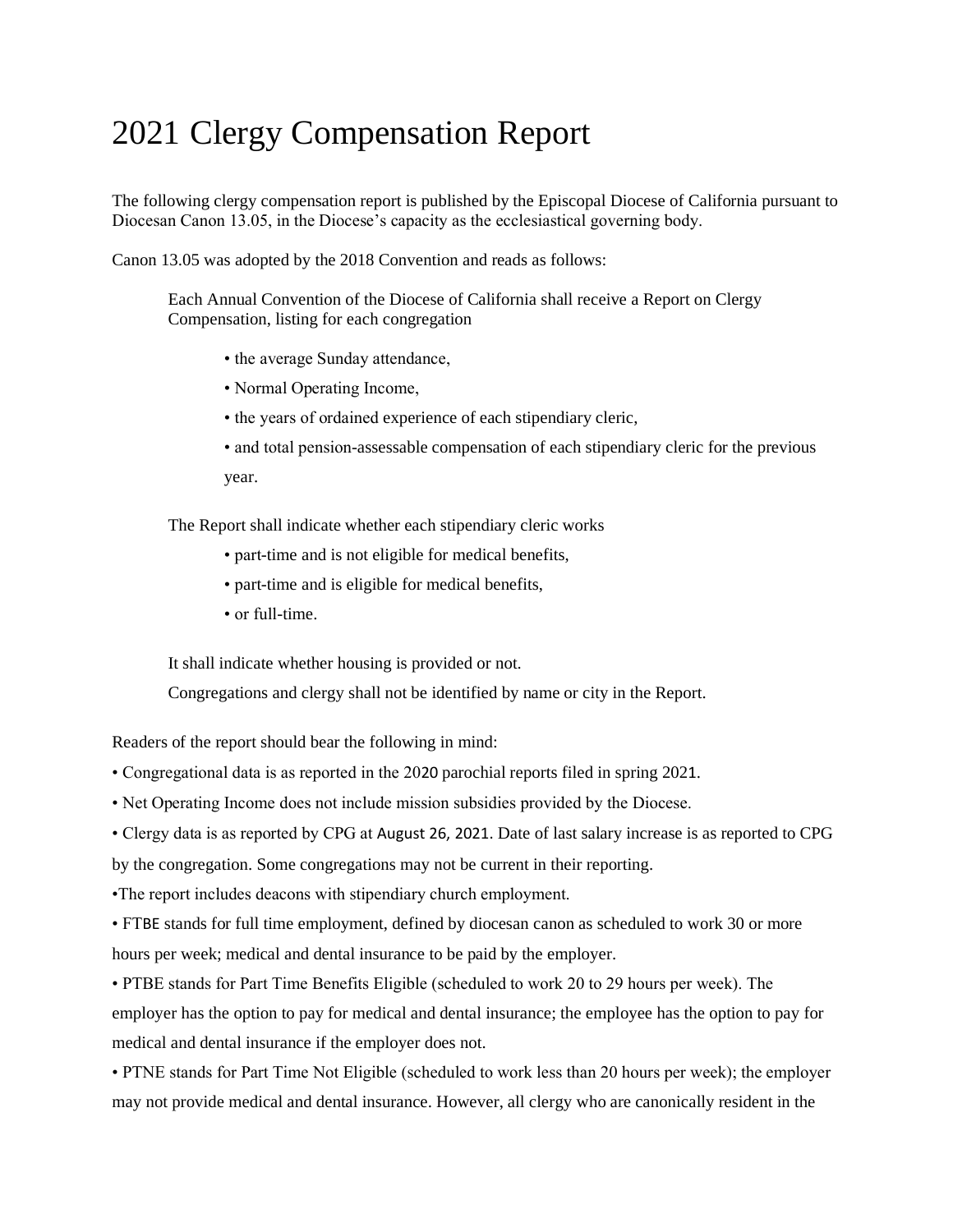diocese may participate in the diocesan medical and dental plans at their own expense regardless of employment status, so clergy who are PTNE may purchase diocesan medical and dental insurance just as may PTBE clergy.

• Total Assessable Compensation is the sum of base salary, cash housing allowance and utilities paid if provided, employer contributions to a qualified and/or non-qualified plan if provided, other taxable payments such as bonuses, and the value of employer provided housing. The value of employer-provided housing is defined as 30% of the sum of base salary and any of the following if paid: cash housing allowance, utilities, employer contributions to a qualified and/ or non-qualified plan, and other taxable payments. The number shown is the clergyperson's total pension assessable compensation on which the employer pays an 18% pension contribution to the Church Pension Fund's defined benefit pension plan for clergy. TAC does not include severance payments, medical, dental, or other employee benefits paid by the employer, or the pension assessment paid by the employer. Detailed information regarding clergy compensation and the defined benefit clergy retirement plan is available at cpg.org in the clergy retirement section and in A Guide to Clergy Benefits, a 47-page booklet also available at cpg.org.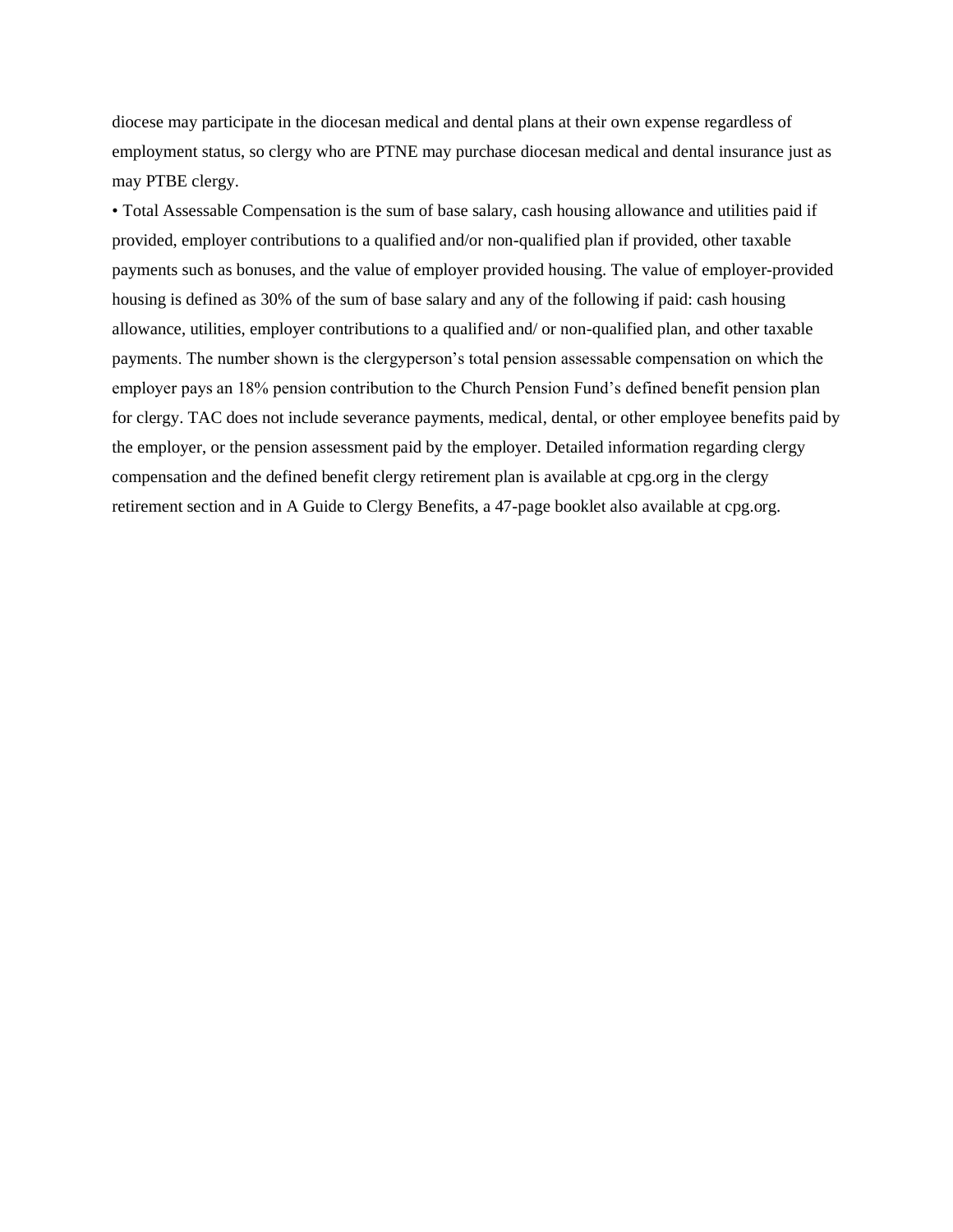|             |            | <b>Years of</b>         | <b>Last Salary</b> | <b>Benefit</b> | <b>Housing</b>              | <b>Assessible</b>   |
|-------------|------------|-------------------------|--------------------|----------------|-----------------------------|---------------------|
| <b>NOI</b>  | <b>ASA</b> | <b>Credited Service</b> | <b>Increase</b>    |                | <b>Eligibility Provided</b> | <b>Compensation</b> |
| \$6,958,924 | 521        | 25.95                   | 07/01/2021         | <b>FTBE</b>    | Yes                         | \$254,619           |
| \$520,520   | 116        | 7.00                    | 01/01/2021         | <b>FTBE</b>    | Yes                         | \$225,228           |
| \$789,934   | 160        | 27.12                   | 01/01/2021         | <b>FTBE</b>    | No                          | \$181,313           |
| \$720,908   | 131        | 33.99                   | 01/01/2021         | <b>FTBE</b>    | Yes                         | \$160,160           |
| \$1,016,398 | 152        | 25.87                   | 02/01/2021         | <b>FTBE</b>    | Yes                         | \$152,100           |
| \$1,144,305 | 180        | 25.13                   | 01/01/2021         | <b>FTBE</b>    | No                          | \$145,472           |
| \$692,609   | 118        | 25.98                   | 01/01/2021         | <b>FTBE</b>    | Yes                         | \$143,647           |
| \$523,916   | 65         | 13.40                   | 01/01/2021         | <b>FTBE</b>    | Yes                         | \$142,151           |
| \$1,039,665 | 214        | 9.95                    | 01/01/2021         | <b>FTBE</b>    | Yes                         | \$141,622           |
| \$561,803   | 100        | 26.80                   | 01/01/2019         | <b>FTBE</b>    | No                          | \$139,743           |
| \$857,132   | 161        | 15.04                   | 01/01/2021         | <b>FTBE</b>    | Yes                         | \$136,426           |
| \$352,389   | 62         | 8.09                    | 04/01/2021         | <b>FTBE</b>    | No                          | \$135,236           |
| \$778,553   | 241        | 18.17                   | 01/01/2020         | <b>FTBE</b>    | No                          | \$134,016           |
| \$516,114   | 118        | 30.87                   | 01/01/2021         | <b>FTBE</b>    | No                          | \$132,126           |
| \$320,443   | 77         | 25.96                   | 01/01/2021         | <b>FTBE</b>    | No                          | \$126,398           |
| \$732,958   | 204        | 15.09                   | 01/01/2021         | <b>FTBE</b>    | Yes                         | \$125,798           |
| \$378,134   | 63         | 27.16                   | 01/01/2021         | <b>FTBE</b>    | No                          | \$123,787           |
| \$364,228   | 90         | 19.08                   | 01/01/2021         | <b>FTBE</b>    | Yes                         | \$118,613           |
| \$266,123   | 81         | 26.07                   | 01/01/2021         | <b>FTBE</b>    | Yes                         | \$117,564           |
| \$362,170   | 122        | 15.48                   | 01/01/2021         | <b>FTBE</b>    | No                          | \$116,477           |
| \$502,520   | 112        | 11.97                   | 01/01/2021         | <b>FTBE</b>    | Yes                         | \$116,230           |
| \$6,958,924 | 521        | 6.58                    | 07/01/2021         | <b>FTBE</b>    | No                          | \$115,000           |
| \$692,609   | 118        | 15.08                   | 01/01/2021         | <b>FTBE</b>    | No                          | \$113,239           |
| \$483,707   | 109        | 8.73                    | 11/12/2019         | <b>FTBE</b>    | No                          | \$112,500           |
| \$6,958,924 | 521        | 9.08                    | 07/01/2021         | <b>FTBE</b>    | No                          | \$110,344           |
| \$838,191   | 148        | 16.28                   | 05/25/2021         | <b>FTBE</b>    | No                          | \$110,000           |
| \$470,569   | 131        | 10.16                   | 01/01/2021         | <b>FTBE</b>    | No                          | \$108,568           |
| \$6,958,924 | 521        | 2.50                    | 07/01/2021         | <b>FTBE</b>    | No                          | \$108,150           |
| \$312,927   | 53         | 23.61                   | 01/01/2020         | <b>FTBE</b>    | Yes                         | \$107,900           |
| \$497,299   | 70         | 17.79                   | 01/01/2020         | <b>FTBE</b>    | No                          | \$105,802           |
| \$338,919   | 65         | 17.46                   | 01/01/2021         | <b>FTBE</b>    | Yes                         | \$104,042           |
| \$564,018   | 95         | 15.88                   | 01/01/2020         | <b>FTBE</b>    | No                          | \$102,554           |
| \$345,966   | 45         | 5.60                    | 11/07/2019         | <b>FTBE</b>    | Yes                         | \$100,750           |
| \$6,958,924 | 521        | 6.13                    | 07/01/2021         | <b>FTBE</b>    | No                          | \$100,168           |
| \$364,576   | 116        | 31.18                   | 01/01/2021         | <b>FTBE</b>    | No                          | \$98,740            |
| \$214,378   | 52         | 9.87                    | 01/01/2021         | <b>FTBE</b>    | No                          | \$98,430            |
| \$516,114   | 118        | 1.00                    | 04/01/2021         | <b>FTBE</b>    | No                          | \$97,178            |
| \$720,908   | 131        | 1.42                    | 01/01/2021         | <b>FTBE</b>    | No                          | \$96,880            |
| \$188,231   | 33         | 16.58                   | 01/01/2020         | <b>FTBE</b>    | No                          | \$96,000            |
| \$90,669    | 28         | 13.00                   | 01/01/2021         | <b>FTBE</b>    | No                          | \$94,085            |
| \$275,000   | 45         | 24.88                   | 01/01/2021         | <b>FTBE</b>    | No                          | \$94,085            |
| \$354,666   | 128        | 24.55                   | 01/01/2021         | <b>FTBE</b>    | No                          | \$94,085            |
| \$158,420   | 30         | 9.92                    | 01/01/2021         | <b>FTBE</b>    | No                          | \$94,085            |
| \$148,002   | 55         | 12.17                   | 01/01/2021         | <b>FTBE</b>    | No                          | \$94,085            |